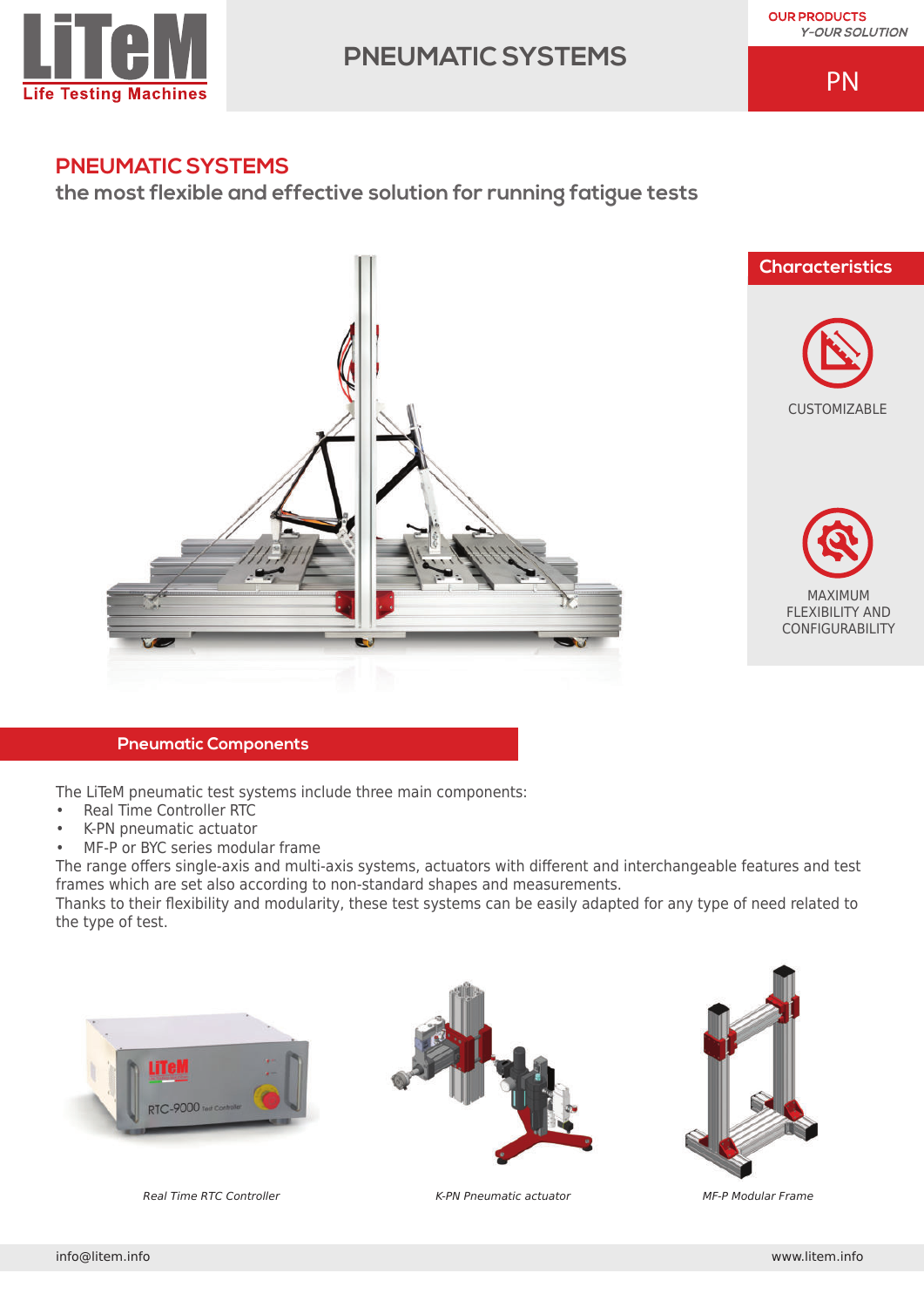**Component description**

Real Time RTC 9000 Controller, non-expandable version with single axis and expandable version with multi-axis. It is versatile and easy to use and is supplied together with a PC, monitor and the RTC 9000 software suite already installed. It allows you to run static, semi-static, dynamic, cyclical, block and fatigue tests in the following control modes: force, displacement, auxiliary channel and encoder.

**Compatible and integrable**

K-PN \_ The K-PN pneumatic actuator kit has several configurations which enable the selection of the type of actuator by defining its stroke and maximum static/dynamic force, the type of load cell and the type of fixing for the anchor plates.

A series of standard accessories is also available with the kit.

MF-P\_ The MF-P modular frames, in the VDC and BYC versions, are made with aluminium profiles and plates designed by LiTeM, which ensure the satisfaction of the customer when setting the test bench.

In addition to the modular frames with standard shapes and measurements, LiTeM also produces modular customisable systems. The customer can in fact design their own test system according to the needs of the specific test.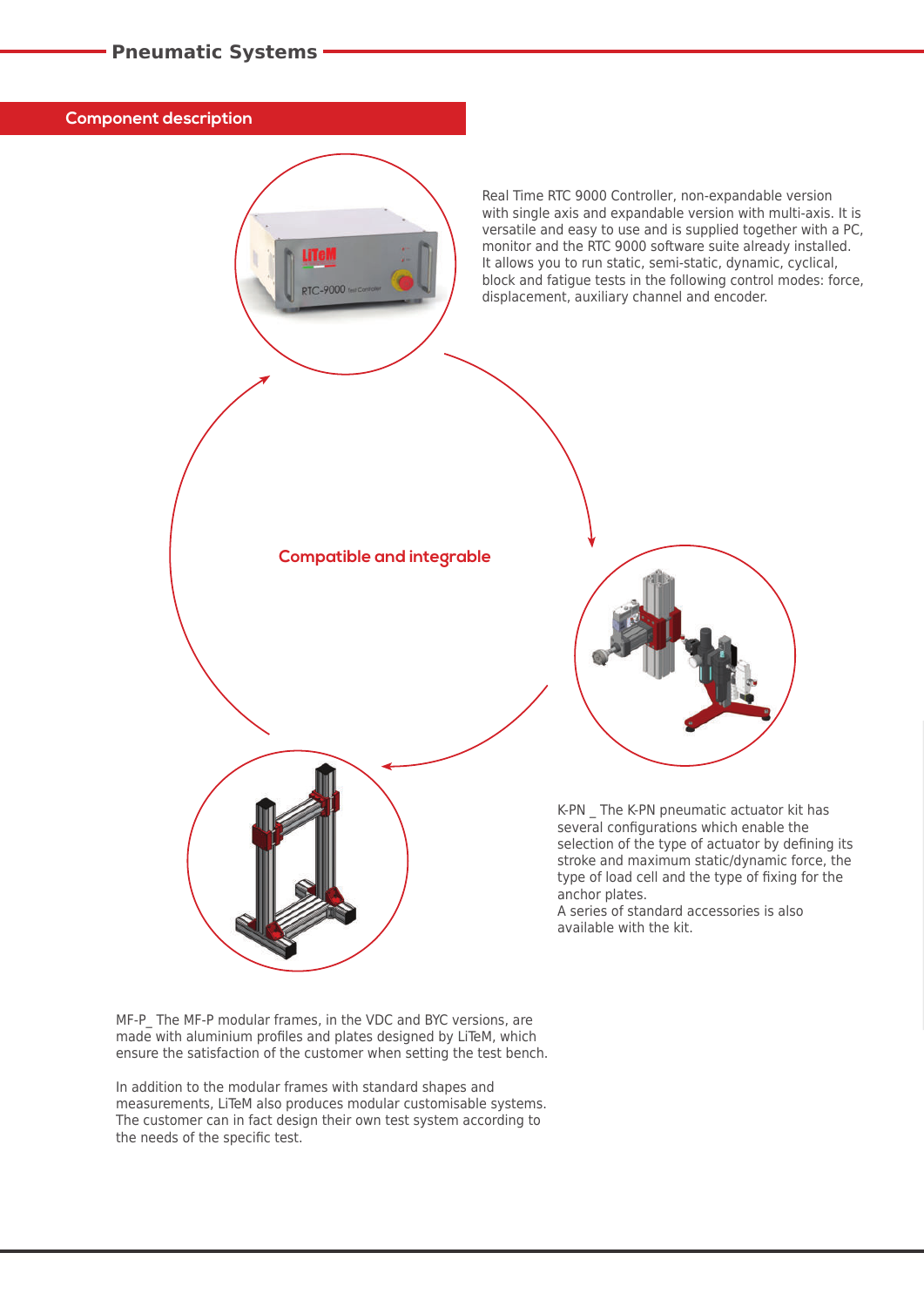### **Example of configuration 1**



EX 1:

includes the RTC 9001 non-expandable single axis controller and the K-PN pneumatic actuator kit.

Basic configuration and most accessible solution in the series of pneumatic systems. Ideal for tests on single components or particular assembled components, using contrast structures already existing at the customer's premises.

Only one actuator at a time can be connected to the controller. The features of the actuator (stroke, force...) can be modified for tests with different specifications.

| Components included in the Kit                                                                                     |                                                                                                                                                                                                                   |  |
|--------------------------------------------------------------------------------------------------------------------|-------------------------------------------------------------------------------------------------------------------------------------------------------------------------------------------------------------------|--|
| Code                                                                                                               | Description                                                                                                                                                                                                       |  |
| <b>RTC 9001</b>                                                                                                    | RTC 9001 Real Time Controller:<br>RTC9001controller,DellMinitowerPCorsimilar,monitor27",mouse,keyboard,connectioncablesandemergencybut-<br>ton with 5 m cable                                                     |  |
| SS-9000                                                                                                            | Suite 9000 Software - Already installed                                                                                                                                                                           |  |
| $K-PN*$                                                                                                            | Pneumatic actuator Kit:<br>Actuatorprovidedwithassembledcontactlesspositiontransducer,forcetransducer,proportionalservo-valve,airhan-<br>dling unit, load cell and servo-valve fixing plate and connection cables |  |
| *Note:seethedatasheetoftheK-PNactuatorkittoselectthemodelandspecificationsoftheactuatorandloadcell(www.litem.info) |                                                                                                                                                                                                                   |  |

#### **Order codes example**

How to order / Coding example:

- RTC 9001
- SS-9000
- K-PN50-100-2.5 (see data sheet of the K-PN Kit)

The system includes the RTC 9001 controller with components included, the SS9000 software and the actuator kit with actuator bore 50 stroke 100 mm - load cell 2.5 kN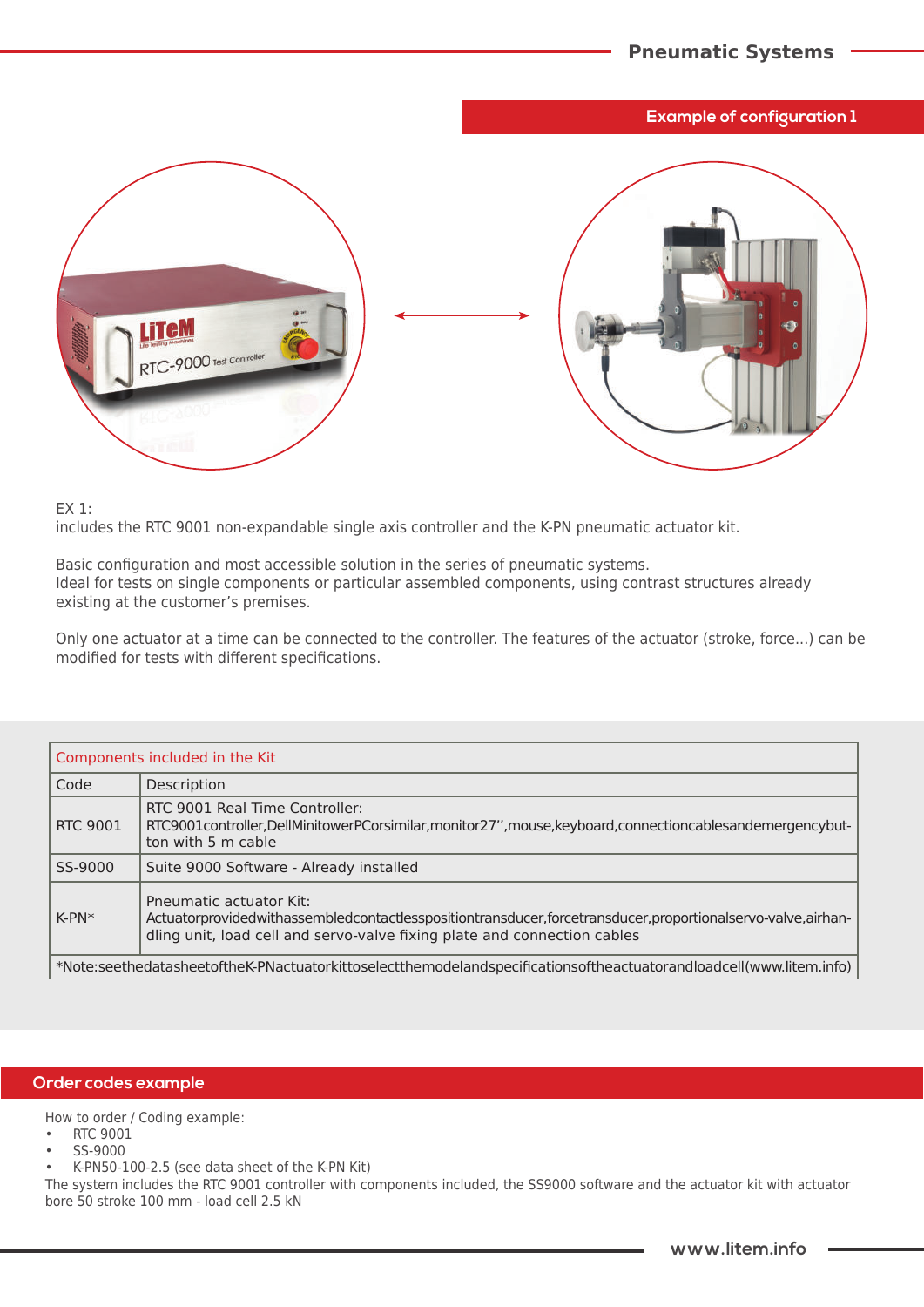

#### EX 2:

includes the RTC9001 single-axis non-expandable controller, K-PN pneumatic actuator kit and MF-P modular frame VDC series.

Complete standard configuration: it supplies the operator with all the parts necessary to run the test except for the compressor and sample to be tested. Ideal for tests on single or assembled components. Only one actuator at a time can be connected to the controller. The features of the actuator (stroke, force...) can be modified for tests with different specifications. The structure of the frame can also be modified by adding new brackets and new aluminium profiles. This system allows the operator to create a tailored test structure according to any need.

| Components included in the Kit                                                                                                                                                                                      |                                                                                                                                                                                                                 |  |
|---------------------------------------------------------------------------------------------------------------------------------------------------------------------------------------------------------------------|-----------------------------------------------------------------------------------------------------------------------------------------------------------------------------------------------------------------|--|
| Code                                                                                                                                                                                                                | Description                                                                                                                                                                                                     |  |
| <b>RTC 9001</b>                                                                                                                                                                                                     | RTC 9001 Real Time Controller:<br>RTC9001controller,DellMinitowerPCorsimilar,monitor27",mouse,keyboard,connectioncablesandemergencybutton<br>with 5m cable                                                      |  |
| SS 9000                                                                                                                                                                                                             | SS 9000 Software Suite - Already installed                                                                                                                                                                      |  |
| $K-PN*$                                                                                                                                                                                                             | Pneumatic actuator Kit:<br>Actuatorprovidedwithassembledcontactlesspositiontransducer,forcetransducer,proportionalservo-valve,airhandling<br>unit, load cell and servo-valve fixing plate and connection cables |  |
| $MF-P*$                                                                                                                                                                                                             | MF-P series modular test frame (available in the VDC and BYC versions)                                                                                                                                          |  |
| *Note:seethedatasheetoftheactuatorkittoselectthemodelandspecificationoftheactuatorandloadcell/seethedatasheetoftheMF-Pmodular<br>frames to set up the frame which best fits your test requirements (www.litem.info) |                                                                                                                                                                                                                 |  |

#### **Order codes example**

How to order / Coding example

- RTC 9001
- SS-9000
- K-PN50-100-2.5 (see data sheet of the K-PN Kit)

**Pneumatic Systems**

- VDC-3-003 (see data sheet of the MF-P series VDC modular frame)
- The system includes the RTC 9001 controller with components included, the SS9000 software, actuator kit with actuator bore 50 stroke 100 mm - load cell 2.5 kN and two-column VDC frame 2.5 kN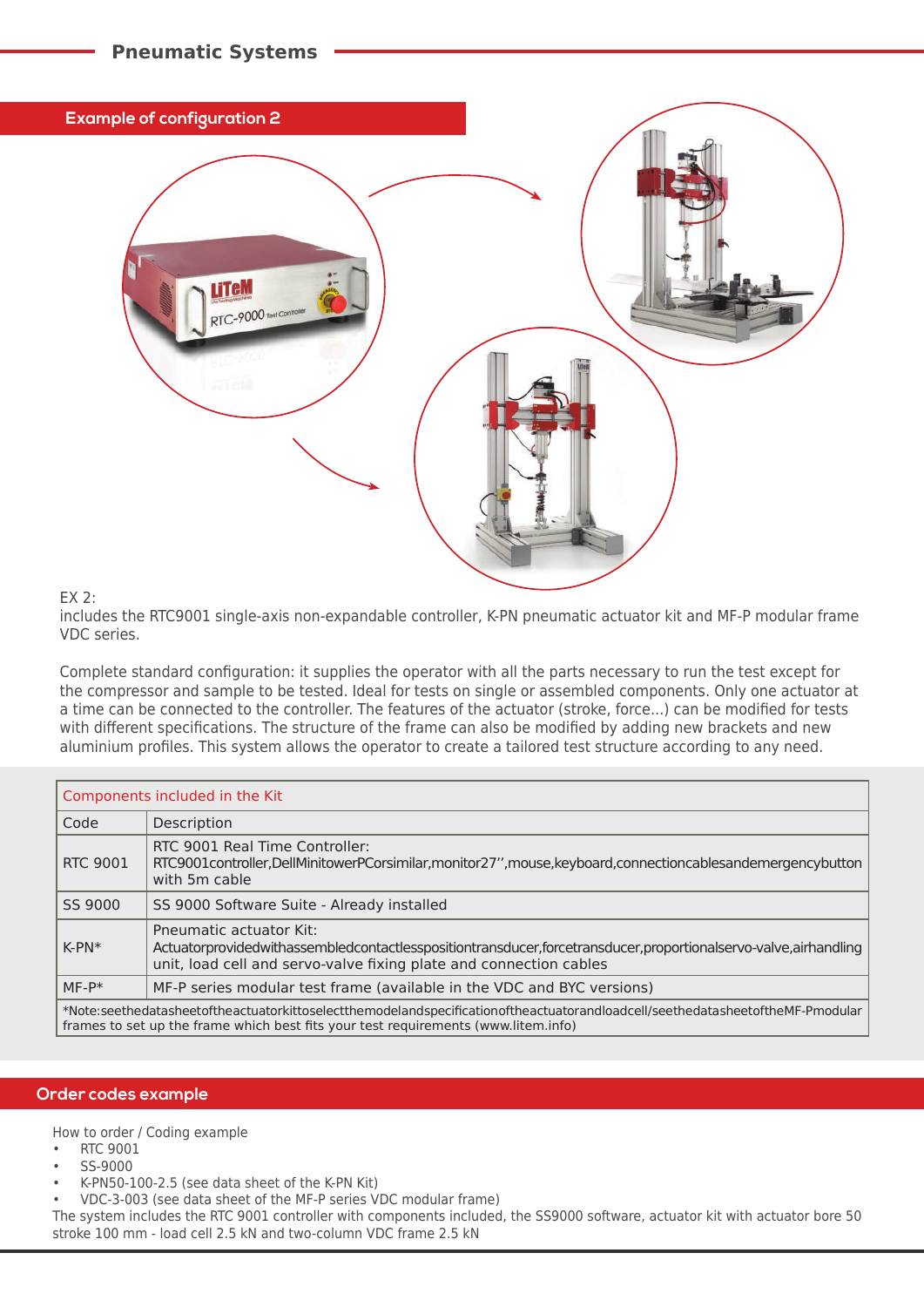### **Example of configuration 3**



#### EX 3:

This configuration includes the expandable RTC 9000-1 controller with single axis and the K-PN pneumatic actuator kit.

This basic configuration is the most ideal solutions for those operators who intend to run fatigue tests on components and/or parts, with the aim of rapidly implementing the test range to be performed. The controller can be extended with more channels by simply purchasing a software licence. The controller allows the operator to run multi-axis tests up to 4 axes.

As for the single-axis model (ES-1), you can use different actuators per stroke, dynamic force and operation mode.

| Components included in the Kit                                                                                                      |                                                                                                                                                                                                                  |  |
|-------------------------------------------------------------------------------------------------------------------------------------|------------------------------------------------------------------------------------------------------------------------------------------------------------------------------------------------------------------|--|
| Code                                                                                                                                | Description                                                                                                                                                                                                      |  |
| RTC 9000-1                                                                                                                          | RTC 9000-1 Real Time Controller:<br>The RTC9000-1 controller, Dell Minitower PC or similar, monitor 27", mouse, keyboard, connection cables and<br>emergency button with 5m cable                                |  |
| SS 9000                                                                                                                             | SS 9000 Software Suite - Already installed                                                                                                                                                                       |  |
| $K-PN*$                                                                                                                             | Pneumatic actuator Kit:<br>Actuatorprovidedwithassembledcontactlesspositiontransducer,forcetransducer,proportionalservo-valve,air<br>handling unit, load cell and servo-valve fixing plate and connection cables |  |
| *Note: see the data sheet of the actuator kit to select the model and specifications of the actuator and load cell (www.litem.info) |                                                                                                                                                                                                                  |  |

#### **Order codes example**

How to order / Coding example:

- RTC 9000-1
- SS-9000
- K-PN50-100-2.5 (see data sheet of the K-PN Kit)

The system includes the multi-axis RTC 9000 -1 controller with components included, the SS9000 software, actuator kit with actuator bore 63 stroke 63 mm - load cell 2.5 kN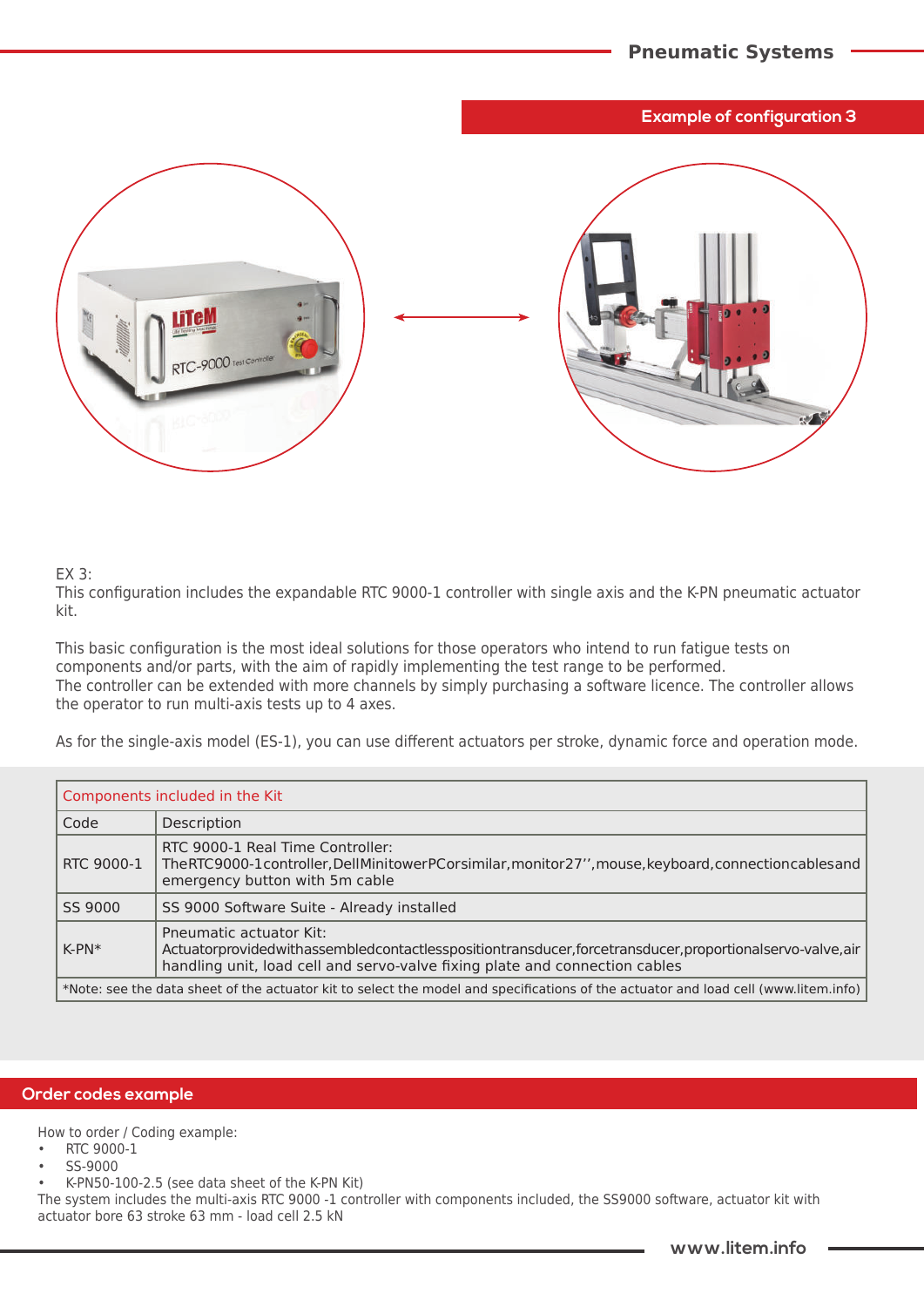# **Pneumatic Systems**

#### **Example of configuration 4**



#### EX-04:

includes the multi-axis RTC 9000-4 controller with 4 active axes and 4 pneumatic actuator kits. This configuration can be used for multi-axis tests on the same component or to run four independent tests on four different test samples. Basically, it is like having four stand-alone systems. The frame, or frames according to the application, must be created by the customer.

| Components included in the Kit |                                                                                                                                                                                                                         |  |
|--------------------------------|-------------------------------------------------------------------------------------------------------------------------------------------------------------------------------------------------------------------------|--|
| Code                           | Description                                                                                                                                                                                                             |  |
| RTC 9000-4                     | RTC 9000-4 Real Time Controller:<br>The RTC9000-1 controller, Dell Minitower PC or similar, monitor 27", mouse, keyboard, connection cables and<br>emergency button with 5m cable                                       |  |
| SS 9000                        | SS 9000 Software Suite - Already installed                                                                                                                                                                              |  |
| $K-PN*$                        | No. 4 Pneumatic actuator kits:<br>Actuatorprovidedwithassembledcontactlesspositiontransducer,forcetransducer,proportionalservo-valve,air<br>handling unit, load cell and servo-valve fixing plate and connection cables |  |

#### **Order codes example**

How to order / Coding example:

- RTC 9000-1
- SS-9000
- No. 2 K-PN50-100-2.5 units (see data sheet of the K-PN Kit)
- No. 2 K-PN80-50-5 units

The system includes the multi-axis RTC 9000-1 controller with components included, the SS9000 software, no. 2 kits with actuator bore 50 - stroke 100 mm - load cell 2.5 kN and no. 2 kits with actuator bore 80 - stroke 50 mm - load cell 5 kN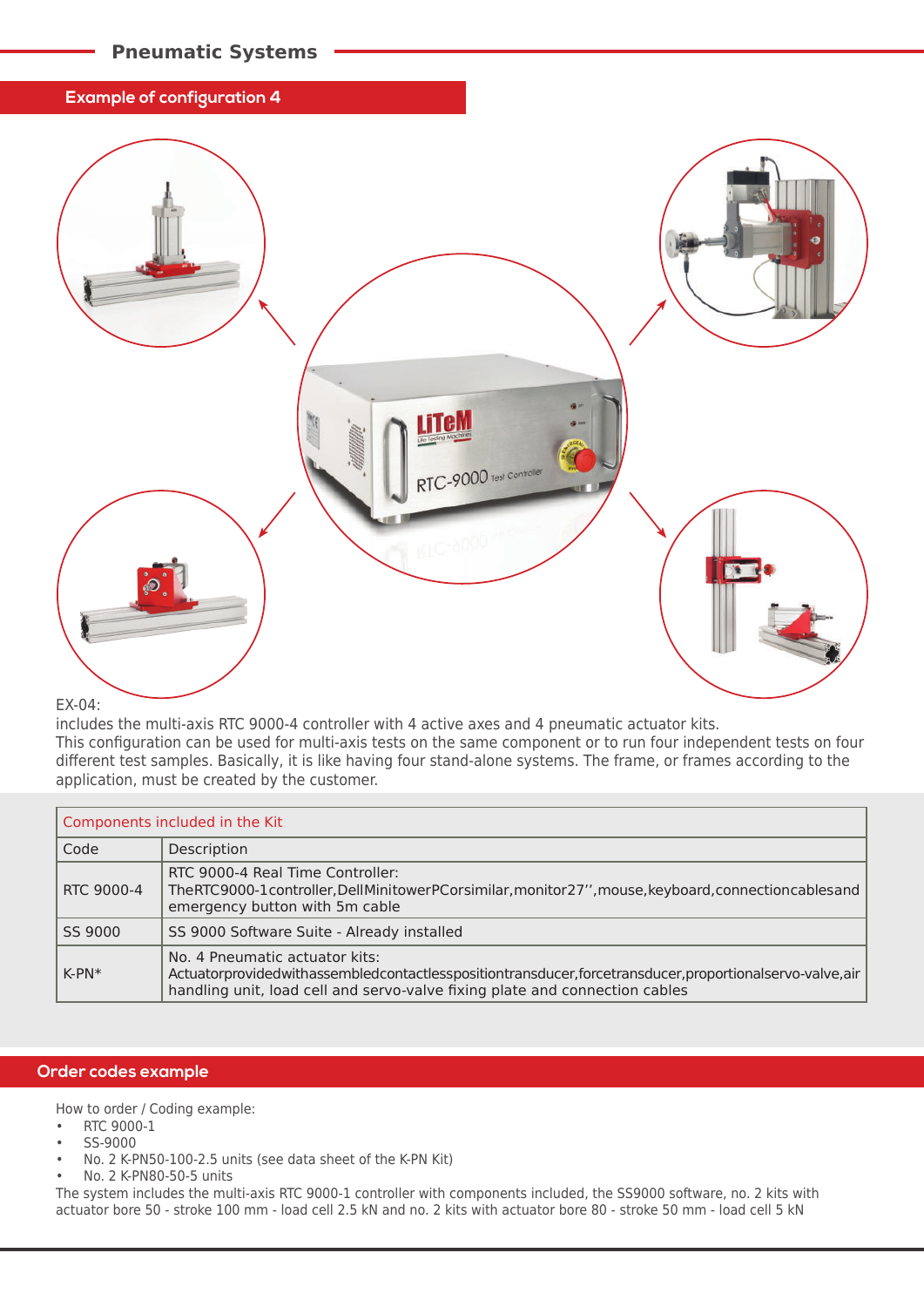#### **Example of configuration 5**



#### EX-05:

this includes the multi-axis RTC 9000-4 controller with 4 active axes, 4 pneumatic actuator kits assembled on 4 MF-P modular frames. This configuration can be used for multi-axis tests on the same component or to run four independent tests on four different test samples. Basically, it is like having four stand-alone systems. According to the type of application, the frames may have different shapes and sizes.

| Components included in the Kit |                                                                                                                                                                                                                         |  |
|--------------------------------|-------------------------------------------------------------------------------------------------------------------------------------------------------------------------------------------------------------------------|--|
| Code                           | Description                                                                                                                                                                                                             |  |
| RTC 9000-4                     | RTC 9000-4 Real Time Controller:<br>The RTC9000-4 controller, Dell Minitower PC or similar, monitor 27", mouse, keyboard, connection cables and<br>emergency button with 5m cable                                       |  |
| SS 9000                        | SS 9000 Software Suite - Already installed                                                                                                                                                                              |  |
| $K-PN*$                        | No. 4 Pneumatic actuator kits:<br>Actuatorprovidedwithassembledcontactlesspositiontransducer,forcetransducer,proportionalservo-valve,air<br>handling unit, load cell and servo-valve fixing plate and connection cables |  |
| MF-P                           | MF-P series modular test frame (available in the VDC or BYC or customised versions)                                                                                                                                     |  |

#### **Order codes example**

How to order / Coding example

- RTC 9000-1
- SS-9000
- No. 2 K-PN50-100-2.5 units (see data sheet of the K-PN Kit)
- No. 2 K-PN80-50-5 units
- No. 2 VDC-3-001 units
- No. 2 VDC-3-600-600-1500 units (see data sheet of the MF-P series VDC modular frames)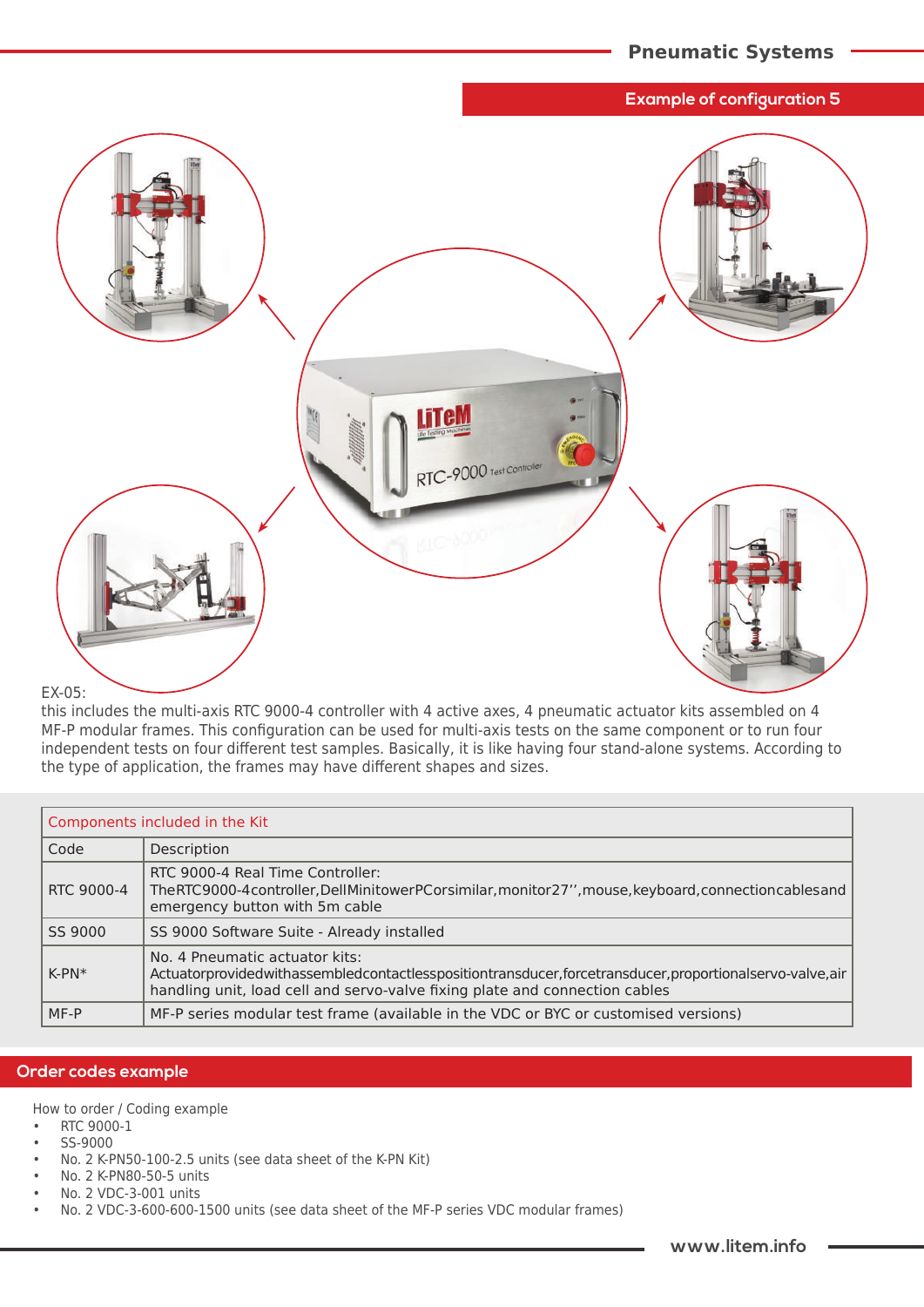# **Pneumatic Systems**

#### **Example of configuration 6**



#### EX 6:

this includes the expandable multi-axis RTC 9000-2 controller with 2 active axes and 2 K-PN pneumatic actuator kits assembled for a BYC test bench.

This configuration includes a multi-axis system provided with test bench and is ideal for tests on a frame and assembled mechanical parts. The example shows a frame conceived to run a certain number of tests on bicycle frames as defined by the ISO 4210 standard

As for the single-axis model (EX 1), you can use different actuators for stroke, dynamic force and operation mode.

| Components included in the Kit                                                                                 |                                                                                                                                                                                                                         |  |
|----------------------------------------------------------------------------------------------------------------|-------------------------------------------------------------------------------------------------------------------------------------------------------------------------------------------------------------------------|--|
| Code                                                                                                           | Description                                                                                                                                                                                                             |  |
| RTC 9000-2                                                                                                     | RTC 9000-2 Real Time Controller:<br>The RTC9000-2 controller, Dell Minitower PC or similar, monitor 27", mouse, keyboard, connection cables and<br>emergency button with 5m cable                                       |  |
| SS 9000                                                                                                        | SS 9000 Software Suite - Already installed                                                                                                                                                                              |  |
| $K-PN*$                                                                                                        | No. 2 Pneumatic actuator kits:<br>Actuatorprovidedwithassembledcontactlesspositiontransducer,forcetransducer,proportionalservo-valve,air<br>handling unit, load cell and servo-valve fixing plate and connection cables |  |
| <b>BYC</b>                                                                                                     | MF-P modular test frame BYC series                                                                                                                                                                                      |  |
| *Note:seethedatasheetoftheactuatorkittoselectthemodelandspecificationsoftheactuatorandloadcell(www.litem.info) |                                                                                                                                                                                                                         |  |

#### **Order codes example**

How to order / Coding example:

- RTC 9000-2
- SS-9000
- No. 2 K-PN63-100-2.5 units (see data sheet of the K-PN Kit)
- BYC-100 test frames

The system includes the multi-axis RTC 9000-1 controller with components included, the SS9000 software, no. 2 actuator kits with actuator bore 63 stroke 100 mm - load cell 2.5 kN and BYC-100 series frame for tests on bicycles